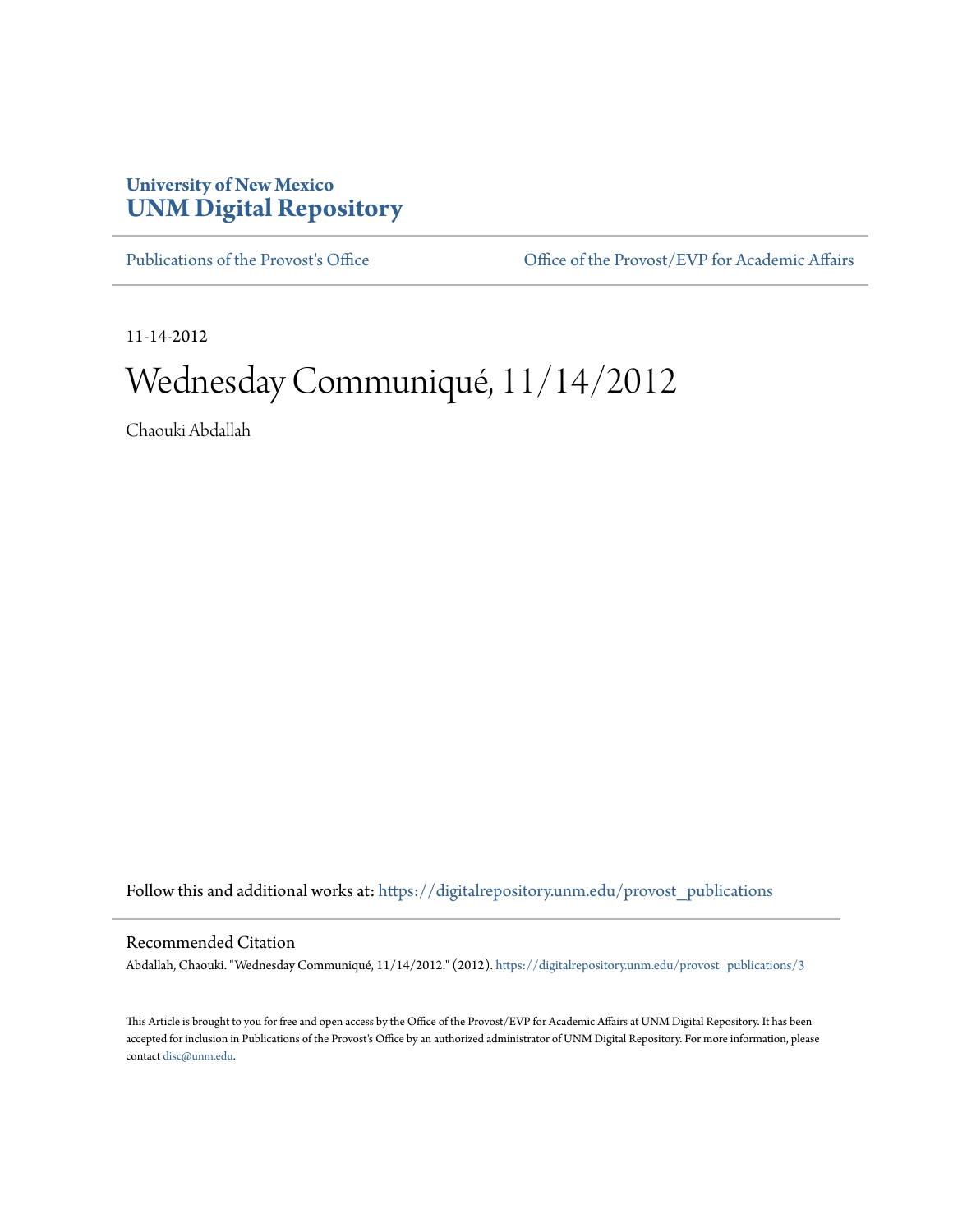

### *WEDNESDAY COMMUNIQUÉ*

#### **November 14, 2012**

**Bonds B & C:** Thank you all who voted on the two bonds! They will help us in supporting our libraries as well as fund some of our most critical capital projects at UNM!

**E.B. White on Democracy:** From NPR: "White was responding to a letter from the Writers' War Board, a domestic propaganda machine during World War II. The board had written, asking for a statement on the meaning of democracy. Here's the response, from E.B. White: 'It is presumably our duty to comply with such a request, and it is certainly our pleasure. Surely, the board knows what democracy is. It is the line that forms on the right. It is the don't, in don't shove. It is the hole in the stuffed shirt through which the sawdust slowly trickles; the dent in the high hat. Democracy is the **recurrent suspicion that more than half of the people are right more than half of the time** [emphasis mine]. It is the feeling of privacy in the voting booths; the feeling of communion in the libraries; the feeling of vitality everywhere. Democracy is the letter to the editor. Democracy is the score at the beginning of the ninth. It is an idea which hasn't been disproved yet; a song, the words of which have not gone bad. It's the mustard on the hot dog, and the cream in the rationed coffee. Democracy is a request from a War Board—in the middle of the morning, in the middle of a war—wanting to know what democracy is.'" You can listen to the story at: http://www.wbur.org/npr/164631081/author-e-b-white-on-the-meaning-of-democracy.

**RCM:** In recent meetings with staff and faculty groups, I have been trying to explain the RCM budgeting process. Far from being an expert, I am struggling to learn about it myself and to figure out how other universities have implemented it. I have recently come up with what I consider a clear explanation. The University is a union of colleges not unlike the United States. Just as states have their own budgets, revenues, and responsibilities, so do colleges. On the other hand, the federal government has responsibility for the common good and for cross-states relations. Our budgeting process today is very centralized. RCM, properly implemented, divests much of the central authority to the schools and colleges. It will always be the case that some states provide more into the federal coffers than what they receive back. Others (such as New Mexico) are net beneficiaries. The reason the union works, however, is that the Union is not built around a budgeting process, but rather around the common shared values of its members. Seen in this light, RCM is a model that has a more decentralized union and budgeting process. For information about RCM see http://cfo.ufl.edu/committees.asp, and for a critical review of RCM, see: http://net.educause.edu/ir/library/pdf/ffp0212s.pdf.

**First Year Learning Communities:** In a continuation of last week's discussion on the imaginative consideration of learning, all Albuquerque UNM faculty—including tenured and tenure-track faculty, full-time lecturers, emeritus, clinical and research faculty—are invited to submit a proposal to teach a First-Year Course of your own design in the First-Year Learning Communities in fall 2013. The deadline for submitting proposals is Monday, December 3, 2012. The invitation can be seen at http://freshman.unm.edu/Faculty-Invitation.pdf, where you will find links to more information, proposal guidelines, and the on-line proposal submission form.

**Nate Silver Book:** A new celebrity after last week's presidential election is Nate Silver, who has accurately "predicted" the result of the election for the second straight time. As most everyone knows by now, Nate is actually a statistician who used statistical models in his FiveThirtyEight.com blog. Many political pundits disregarded his conclusions but were ultimately confuted by the power of numbers and statistics. I am currently reading Silver's book titled "The Signal and the Noise: Why So Many Predictions Fail-but Some Don't".

Chaouki Abdallah

Provost & Executive Vice-President for Academic Affairs